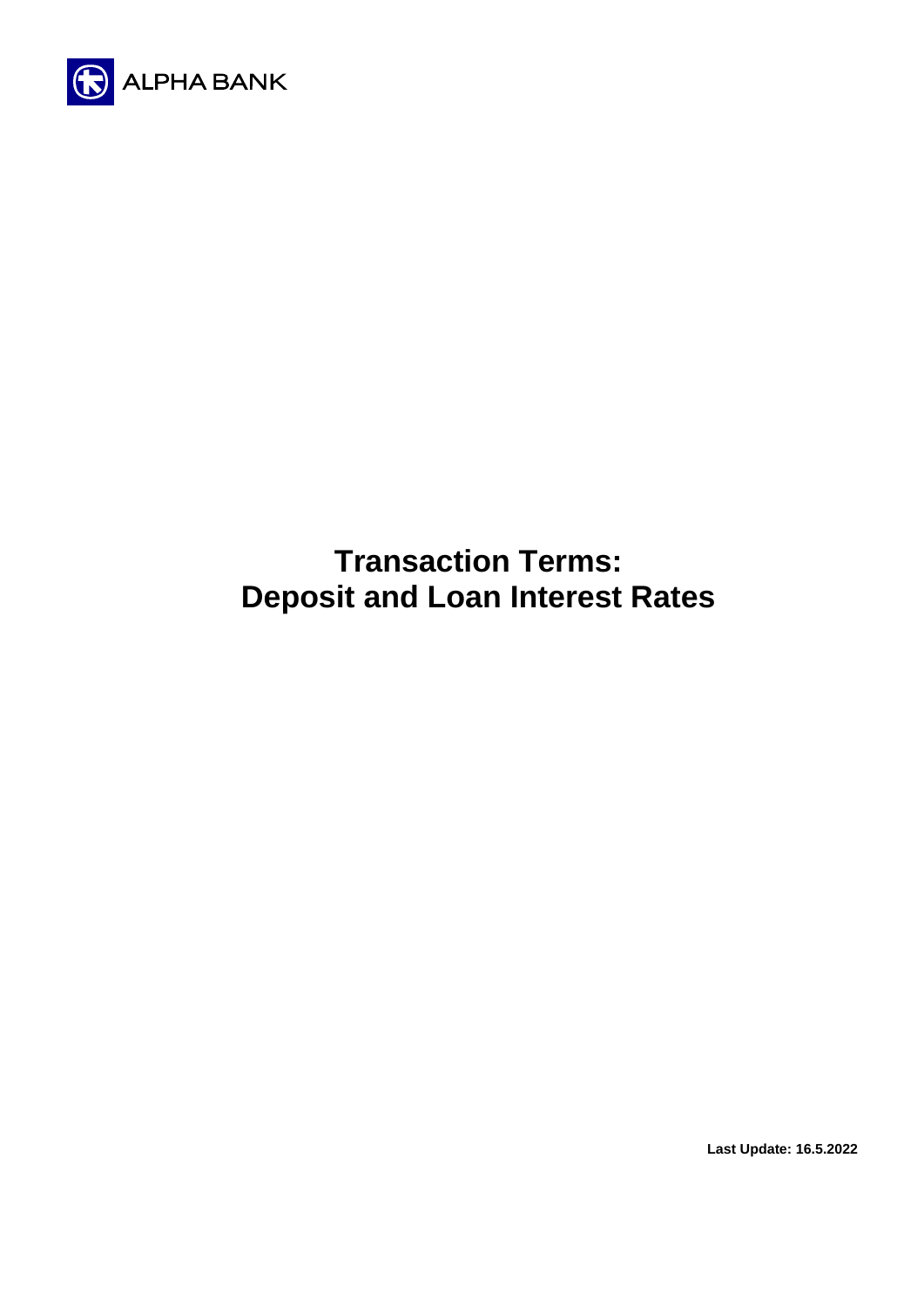

# **CONTENTS**

| <b>TYPES OF OPERATIONS</b><br>Page |                            |          |  |
|------------------------------------|----------------------------|----------|--|
| А.                                 |                            | $1 - 3$  |  |
|                                    | 1. INDIVIDUALS             |          |  |
|                                    | 2. BUSINESSES              |          |  |
|                                    |                            |          |  |
| В.                                 | <b>LOAN INTEREST RATES</b> | $4 - 14$ |  |
|                                    | 1. HOUSING LOANS           |          |  |
|                                    | 2. CONSUMER CREDIT LOANS   |          |  |
|                                    | 3. CARDS                   |          |  |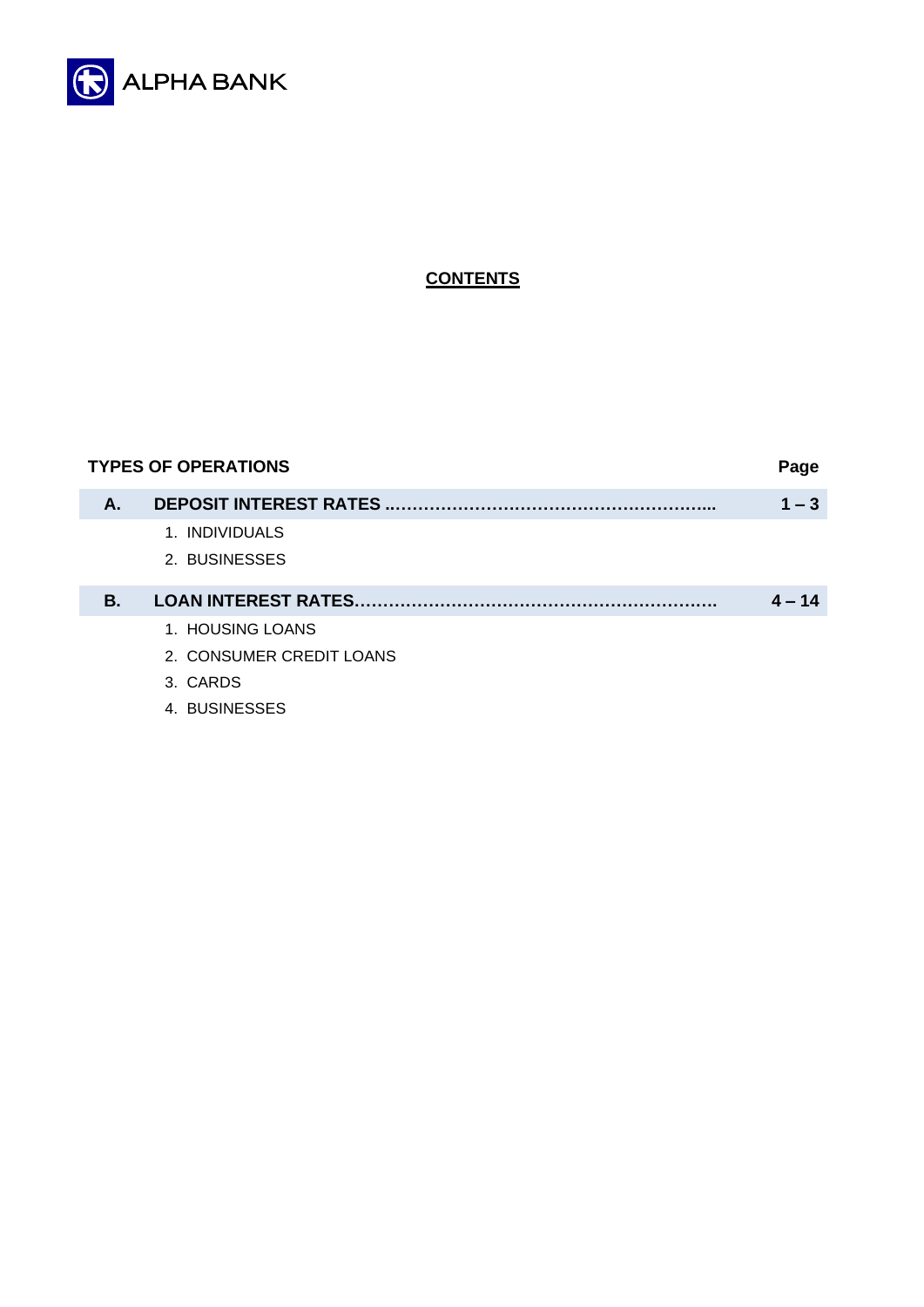

# **Α. DEPOSIT INTEREST RATES**

# **Α.1. INDIVIDUALS**

|                | <b>ACCOUNT</b>                                                                                                                                                                      | <b>INTEREST</b><br><b>RATE</b> | <b>ANNUAL</b><br><b>RETURN1</b> | NOTES                            |
|----------------|-------------------------------------------------------------------------------------------------------------------------------------------------------------------------------------|--------------------------------|---------------------------------|----------------------------------|
| 1              | Alpha Premier <sup>3</sup>                                                                                                                                                          |                                |                                 |                                  |
|                | Above Euro 200,000                                                                                                                                                                  | 0.00%                          | 0.0000%                         |                                  |
|                | Euro 150,000.01 up to 200,000                                                                                                                                                       |                                |                                 |                                  |
|                | Euro 100,000.01 up to 150,000                                                                                                                                                       |                                |                                 |                                  |
|                | Euro 60,000.01 up to 100,000                                                                                                                                                        | 0.00%                          | 0.0000%                         |                                  |
|                | Euro 30,000.01 up to 60,000                                                                                                                                                         |                                |                                 | Minimum opening amount           |
|                | Euro 15,000.01 up to 30,000                                                                                                                                                         |                                |                                 | Euro 0                           |
|                | Euro 3,000.01 up to 15,000                                                                                                                                                          |                                |                                 |                                  |
|                | Euro 1,000.01 up to 3,000                                                                                                                                                           | 0.00%                          | 0.0000%                         |                                  |
|                | Up to Euro 1,000                                                                                                                                                                    |                                |                                 |                                  |
| $\overline{2}$ | Alpha Savings <sup>3</sup>                                                                                                                                                          |                                |                                 |                                  |
|                |                                                                                                                                                                                     |                                |                                 |                                  |
|                | Above Euro 200,000                                                                                                                                                                  | 0.00%                          | 0.0000%                         |                                  |
|                | Euro 150,000.01 up to 200,000                                                                                                                                                       |                                |                                 |                                  |
|                | Euro 100,000.01 up to 150,000                                                                                                                                                       | 0.00%                          | 0.0000%                         |                                  |
|                | Euro 60,000.01 up to 100,000<br>Euro 30,000.01 up to 60,000                                                                                                                         |                                |                                 | • Minimum opening amount         |
|                | Euro 15,000.01 up to 30,000                                                                                                                                                         |                                |                                 | <b>Euro 300</b>                  |
|                | Euro 3,000.01 up to 15,000                                                                                                                                                          |                                |                                 |                                  |
|                | Euro 1,000.01 up to 3,000                                                                                                                                                           | 0.00%                          | 0.0000%                         |                                  |
|                | Up to Euro 1,000                                                                                                                                                                    |                                |                                 |                                  |
| 3              | Alpha Savings Plus <sup>3</sup>                                                                                                                                                     |                                |                                 | No longer available              |
|                | Above Euro 200,000                                                                                                                                                                  | 0.00%                          | 0.0000%                         |                                  |
|                | Euro 150,000.01 up to 200,000                                                                                                                                                       |                                |                                 |                                  |
|                | Euro 100,000.01 up to 150,000                                                                                                                                                       |                                |                                 |                                  |
|                | Euro 60,000.01 up to 100,000                                                                                                                                                        | 0.00%                          | 0.0000%                         | • Minimum opening amount         |
|                | Euro 30,000.01 up to 60,000                                                                                                                                                         |                                |                                 | <b>Euro 300</b>                  |
|                | Euro 15,000.01 up to 30,000                                                                                                                                                         |                                |                                 |                                  |
|                | Euro 3,000.01 up to 15,000                                                                                                                                                          | 0.00%                          | 0.0000%                         |                                  |
|                | Euro 1,000.01 up to 3,000<br>Up to Euro 1,000                                                                                                                                       |                                |                                 |                                  |
| 4              | Alpha Payroll <sup>2</sup>                                                                                                                                                          |                                |                                 |                                  |
|                | Above Euro 3,000                                                                                                                                                                    |                                |                                 |                                  |
|                | Euro 1,000.01 up to 3,000                                                                                                                                                           | 0.01%                          | 0.0086%                         |                                  |
|                | Up to Euro 1,000                                                                                                                                                                    | 0.20%                          | 0.1725%                         | • Minimum opening amount         |
|                | If the electronic payment of salary/pension in the account is discontinued for                                                                                                      |                                |                                 | Euro 0                           |
|                | six consecutive months, from the next interest period, interest is calculated by<br>the current interest rates of the Alpha Savings account.                                        |                                |                                 |                                  |
| $5\phantom{1}$ | Alpha Save Smart <sup>3</sup>                                                                                                                                                       |                                |                                 |                                  |
|                |                                                                                                                                                                                     | 0.05%                          | 0.0431%                         |                                  |
|                | Above Euro 50,000                                                                                                                                                                   |                                |                                 |                                  |
|                | Up to Euro 50,000                                                                                                                                                                   | 0.10%                          | 0.0862%                         |                                  |
|                | The interest rate of each scale is applied during a period of interest, provided<br>that during this period, the Beneficiaries do not make more than one charges on<br>the account. |                                |                                 | Minimum opening amount<br>Euro 0 |
|                | Irrespective of scale                                                                                                                                                               | 0.01%                          | 0.0086%                         |                                  |
|                | The interest rate is applied during a period of interest, in case that during this<br>period, the Beneficiaries make more than one charges on the account.                          |                                |                                 |                                  |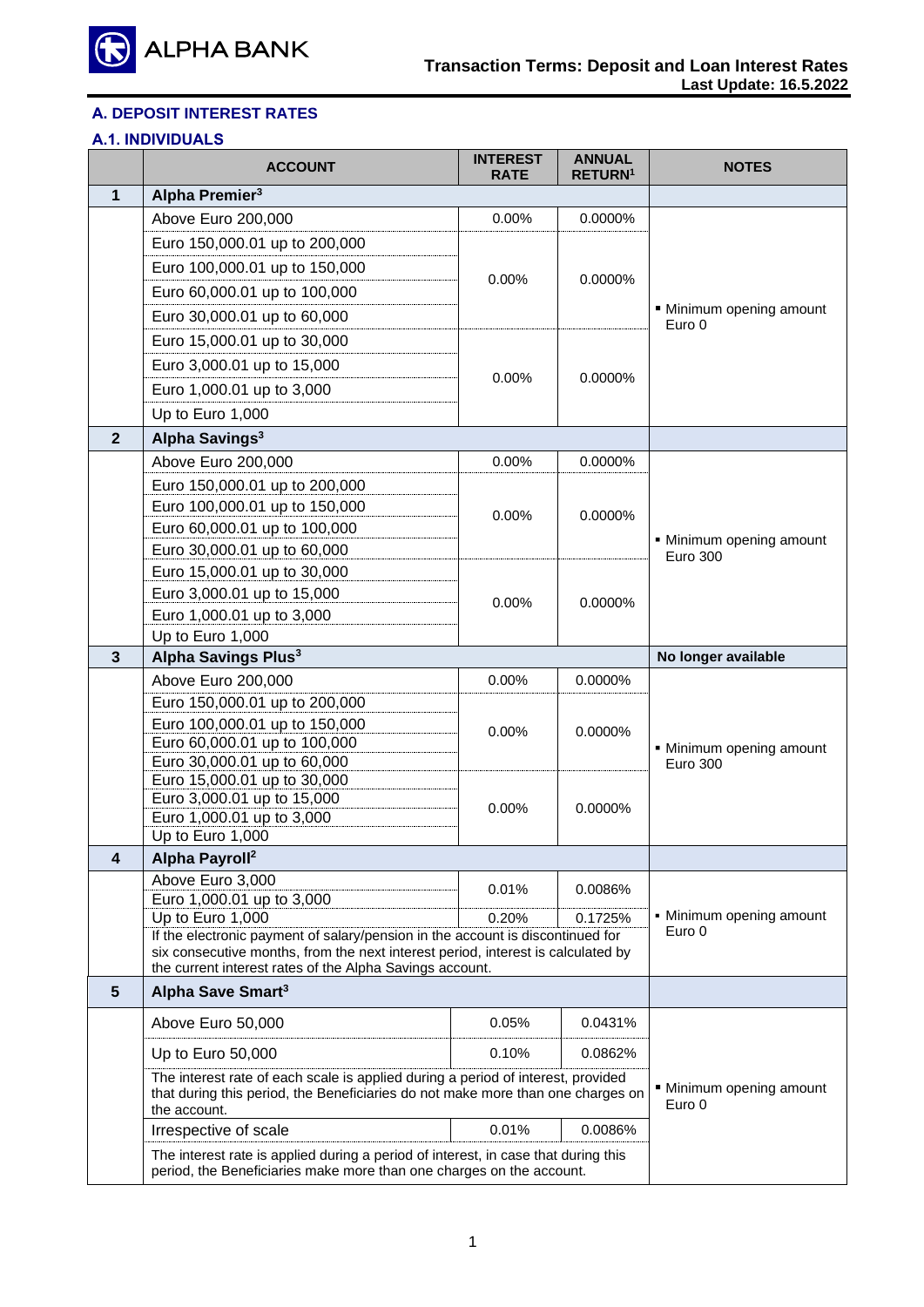

# **Α. DEPOSIT INTEREST RATES**

# **Α.1. INDIVIDUALS**

|                 | <b>ACCOUNT</b>                                                             | <b>INTEREST</b><br><b>RATE</b> | <b>ANNUAL</b><br><b>RETURN1</b> | <b>NOTES</b>                           |
|-----------------|----------------------------------------------------------------------------|--------------------------------|---------------------------------|----------------------------------------|
| $6\phantom{1}6$ | Alpha 1 2 3 Youth Line <sup>2</sup>                                        |                                |                                 |                                        |
|                 | • For Children                                                             |                                |                                 |                                        |
|                 | Above Euro 5,000                                                           | 0.10%                          | 0.0862%                         |                                        |
|                 | Euro 500.01 up to 5,000                                                    | 0.05%                          | 0.0431%                         |                                        |
|                 | Up to Euro 500                                                             | 0.02%                          | 0.0172%                         |                                        |
|                 | • For Teenagers                                                            |                                |                                 |                                        |
|                 | Above Euro 7,500                                                           | 0.10%                          | 0.0862%                         | • Minimum opening amount               |
|                 | Euro 750.01 up to 7,500                                                    | 0.05%                          | 0.0431%                         | Euro 0                                 |
|                 | Up to Euro 750                                                             | 0.02%                          | 0.0172%                         |                                        |
|                 | <b>- For Young Adults</b>                                                  |                                |                                 |                                        |
|                 | Above Euro 10,000                                                          | 0.10%                          | 0.0862%                         |                                        |
|                 | Euro 1,000.01 up to 10,000                                                 | 0.05%                          | 0.0431%                         |                                        |
|                 | Up to Euro 1,000                                                           | 0.02%                          | 0.0172%                         |                                        |
| $\overline{7}$  | <b>Term Deposits</b>                                                       |                                |                                 |                                        |
|                 |                                                                            | Negotiable                     |                                 | • Minimum opening<br>amount Euro 5,000 |
| 8               | Alpha Double <sup>2</sup>                                                  |                                |                                 | No longer available                    |
|                 | Above Euro 200,000                                                         | 0.00%                          | 0.0000%                         |                                        |
|                 | Euro 50,000.01 up to 200,000                                               |                                |                                 |                                        |
|                 | Euro 30,000.01 up to 50,000                                                | $0.00\%$                       | 0.0000%                         |                                        |
|                 | Up to Euro 30,000                                                          | $0.00\%$                       | 0.0000%                         |                                        |
| 9               | Alpha Payroll Savings <sup>2</sup>                                         |                                |                                 | No longer available                    |
|                 | Above Euro 3,000                                                           | 0.01%                          | 0.0086%                         |                                        |
|                 | Euro 1,000.01 up to 3,000                                                  |                                |                                 |                                        |
|                 | Up to Euro 1,000                                                           | 0.20%                          | 0.1724%                         |                                        |
|                 | If the electronic payment of salary/pension in the account is discontinued |                                |                                 |                                        |
|                 | for six consecutive months, from the next interest period, interest is     |                                |                                 |                                        |
|                 | calculated by the current interest rates of the Alpha Savings account.     |                                |                                 |                                        |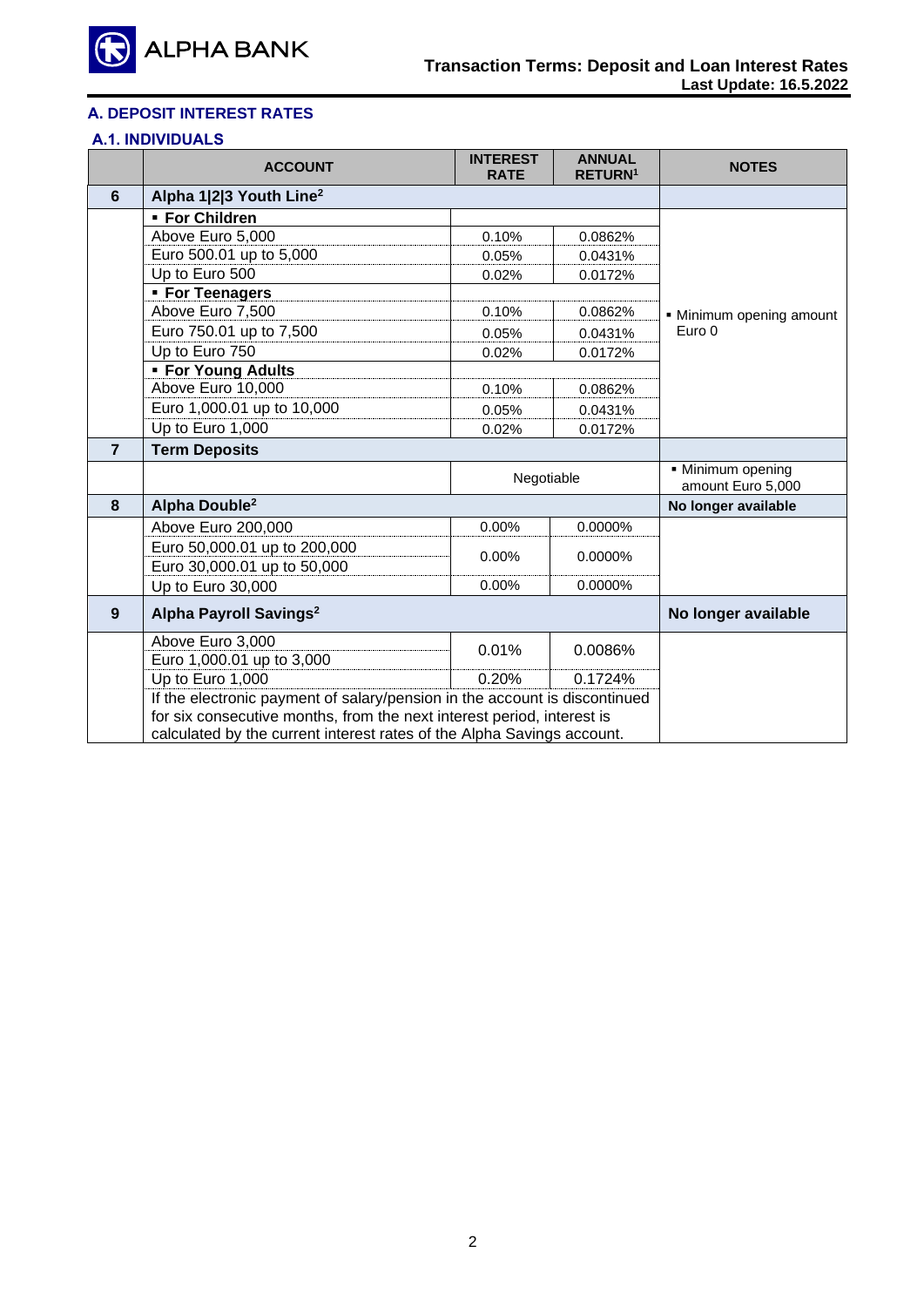

# **Α. DEPOSIT INTEREST RATES**

# **Α.2. BUSINESSES**

|                 | <b>ACCOUNT</b>                                                                   | <b>INTEREST</b><br><b>RATE</b> | <b>ANNUAL</b><br><b>RETURN1</b> | <b>NOTES</b>                           |
|-----------------|----------------------------------------------------------------------------------|--------------------------------|---------------------------------|----------------------------------------|
| $\mathbf{1}$    | Alpha 500 <sup>2,4</sup>                                                         |                                |                                 |                                        |
|                 | Above Euro 150,000<br>Euro 100,000.01 up to 150,000                              | $0.00\%$                       | 0.0000%                         |                                        |
|                 | Euro 30,000.01 up to 100,000<br>Euro 10,000.01 up to 30,000<br>Up to Euro 10,000 | $0.00\%$                       | $0.0000\%$                      |                                        |
| $\overline{2}$  | Alpha Cash Management <sup>2</sup>                                               |                                |                                 | No longer available                    |
|                 | Above Euro 150,000<br>Euro 100,000.01 up to 150,000                              | 0.00%                          | 0.0000%                         |                                        |
|                 | Euro 30,000.01 up to 100,000<br>Euro 10,000.01 up to 30,000<br>Up to Euro 10,000 | 0.00%                          | 0.0000%                         |                                        |
| 3               | Alpha Smart Management <sup>2</sup>                                              |                                |                                 |                                        |
|                 | Above Euro 150,000                                                               | $0.00\%$                       | 0.0000%                         |                                        |
|                 | Euro 100,000.01 up to 150,000<br>Euro 30,000.01 up to 100,000                    |                                |                                 |                                        |
|                 | Euro 10,000.01 up to 30,000<br>Euro 3,000.01 up to 10,000                        | $0.00\%$                       | $0.0000\%$                      |                                        |
|                 | Up to Euro 3,000                                                                 | 0.00%                          | 0.0000%                         |                                        |
| 4               | Alpha 290 (Sight Deposit Account)                                                |                                |                                 |                                        |
|                 |                                                                                  | Negotiable                     |                                 |                                        |
| $5\phantom{.0}$ | Alpha Premier Farmers Account <sup>2</sup>                                       |                                |                                 |                                        |
|                 | Above Euro 10,000                                                                | 0.10%                          | 0.0862%                         |                                        |
|                 | Up to Euro 10,000                                                                | 0.05%                          | 0.0431%                         |                                        |
| $6\phantom{1}$  | <b>Tied up Deposits</b>                                                          |                                |                                 |                                        |
|                 |                                                                                  | 0.01%                          | 0.0086%                         |                                        |
| $\overline{7}$  | <b>Sight Deposits 2005 Foreign Residents</b>                                     |                                |                                 |                                        |
|                 | Above Euro 150,000<br>Up to Euro 150,000                                         | 1.50%<br>0.00%                 | 1.2976%<br>0.0000%              |                                        |
| 8               | <b>Term Deposits</b>                                                             |                                |                                 |                                        |
|                 |                                                                                  |                                |                                 |                                        |
|                 |                                                                                  | Negotiable                     |                                 | • Minimum opening amount<br>Euro 5,000 |

|                | <b>General Notes on Deposits</b>                                                                                                                                                                                                                                                                                                                           |
|----------------|------------------------------------------------------------------------------------------------------------------------------------------------------------------------------------------------------------------------------------------------------------------------------------------------------------------------------------------------------------|
| $\blacksquare$ | Total Annual Net Return: the marked Total Annual Net Return is calculated on the basis of the nominal rate<br>after the deduction of taxes (currently 15%), provided that the amount and the interest rate of the account<br>remain the same for one year and that the interest resulting from the intermediate interest compoundings is<br>not withdrawn. |
|                | 2. The interest rate of each tier is applied to the entire balance of the account and calculated on the daily<br>available balance.                                                                                                                                                                                                                        |
|                | 3. The interest is calculated on the amount that corresponds to each scale with the applicable rate. Interest is<br>calculated based on the daily available balance.                                                                                                                                                                                       |
|                | 4. Respective interest rates are applied to accounts "Flexible Contractual Entrepreneurship Programs" and<br>"Agro-Carta".                                                                                                                                                                                                                                 |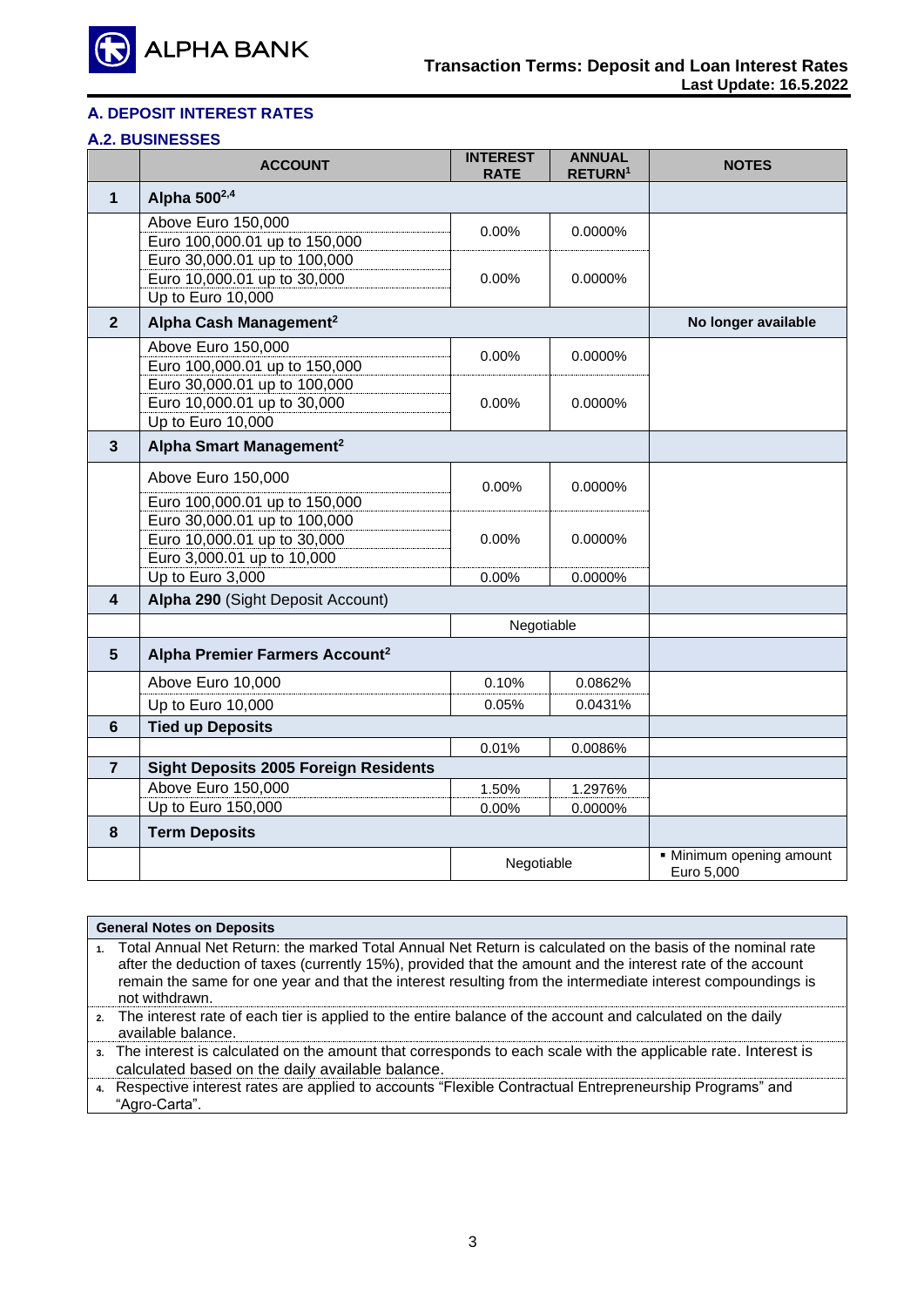

# **Β.1. HOUSING LOANS**

|                | <b>PRODUCT</b>                                                                     | <b>INTEREST</b><br><b>RATE</b> | <b>NOTES</b>                                                                   |  |
|----------------|------------------------------------------------------------------------------------|--------------------------------|--------------------------------------------------------------------------------|--|
| 1              | <b>Alpha Residence</b>                                                             |                                |                                                                                |  |
|                | A. With floating interest rate based on the Euribor 3M,<br>plus margin, financing: |                                |                                                                                |  |
|                | • Up to 60% of the estimated property value, for loan                              |                                |                                                                                |  |
|                | amount                                                                             |                                |                                                                                |  |
|                | - Above Euro 300,000                                                               | 3.30%                          |                                                                                |  |
|                | - Euro 100,000.01 up to Euro 300,000                                               | 3.40%                          |                                                                                |  |
|                | - Up to Euro 100,000                                                               | 3.50%                          |                                                                                |  |
|                | • Over 60% of the estimated property value, for loan                               |                                | - For the financing of property for                                            |  |
|                | amount                                                                             |                                | professional use, interest rates (fixed                                        |  |
|                | - Above Euro 300,000                                                               | 3.60%                          | and floating) shall be increased by<br>$0.30\%$ .                              |  |
|                | - Euro 100,000.01 up to Euro 300,000                                               | 3.70%                          |                                                                                |  |
|                | - Up to Euro 100,000                                                               | 3.80%                          | - Fixed interest rates shall be increased                                      |  |
|                | <b>B.</b> Fixed interest rate                                                      |                                | by 0.20% when financing over 60% of                                            |  |
|                | - for 5 years                                                                      | 2.80%                          | the commercial value of the property.                                          |  |
|                | - for 10 years                                                                     | 3.00%                          |                                                                                |  |
|                | - for 15 years                                                                     | 3.20%                          |                                                                                |  |
|                | - for 20 years                                                                     | 3.40%                          |                                                                                |  |
|                | - for 25 years                                                                     | 3.60%                          |                                                                                |  |
|                | - for 30 years                                                                     | 3.80%                          |                                                                                |  |
|                | After the expiry of the fixed period, there is a fixed or floating                 |                                |                                                                                |  |
|                | interest rate option, based on the Euribor 3M plus the                             |                                |                                                                                |  |
|                | respective margin of the product.                                                  |                                |                                                                                |  |
| 1              | <b>Alpha Residence</b>                                                             |                                | <b>Valid from 4.7.2022</b>                                                     |  |
|                | A. With floating interest rate based on the Euribor 3M,                            |                                |                                                                                |  |
|                | plus margin, financing:                                                            |                                |                                                                                |  |
|                | • Up to 60% of the estimated property value, for loan<br>amount                    |                                |                                                                                |  |
|                | - Above Euro 300,000                                                               | 3.00%                          |                                                                                |  |
|                | - Euro 100,000.01 up to Euro 300,000                                               | 3.10%                          |                                                                                |  |
|                | - Up to Euro 100,000                                                               | 3.20%                          |                                                                                |  |
|                | • Over 60% of the estimated property value, for loan                               |                                | - For the financing of property for<br>professional use, interest rates (fixed |  |
|                | amount                                                                             |                                | and floating) shall be increased by                                            |  |
|                | - Above Euro 300,000                                                               | 3.30%                          | $0.30\%$ .                                                                     |  |
|                | - Euro 100,000.01 up to Euro 300,000                                               | 3.40%                          |                                                                                |  |
|                | - Up to Euro 100,000                                                               | 3.50%                          | - Fixed interest rates shall be increased                                      |  |
|                | <b>B.</b> Fixed interest rate                                                      |                                | by 0.20% when financing over 60% of<br>the commercial value of the property.   |  |
|                | - for 5 years                                                                      | 3.20%                          |                                                                                |  |
|                | - for 10 years                                                                     | 3.40%                          |                                                                                |  |
|                | - for 15 years                                                                     | 3.60%                          | See General Terms, Term 4                                                      |  |
|                | - for 20 years                                                                     | 3.80%                          |                                                                                |  |
|                | - for 25 years                                                                     | 4.00%                          |                                                                                |  |
|                | - for 30 years                                                                     | 4.20%                          |                                                                                |  |
|                | After the expiry of the fixed period, there is a fixed or floating                 |                                |                                                                                |  |
|                | interest rate option, based on the Euribor 3M plus the                             |                                |                                                                                |  |
|                | respective margin of the product.                                                  |                                |                                                                                |  |
| $\overline{2}$ | <b>Alpha Home Renovation</b>                                                       |                                |                                                                                |  |
|                | Floating interest rate, based on the Euribor 3M, plus                              |                                |                                                                                |  |
|                | margin, depending on collateral:                                                   |                                |                                                                                |  |
|                |                                                                                    |                                |                                                                                |  |
|                | • with mortgage prenotation                                                        | 4.00%                          |                                                                                |  |
|                | • without mortgage prenotation                                                     | 7.00%                          |                                                                                |  |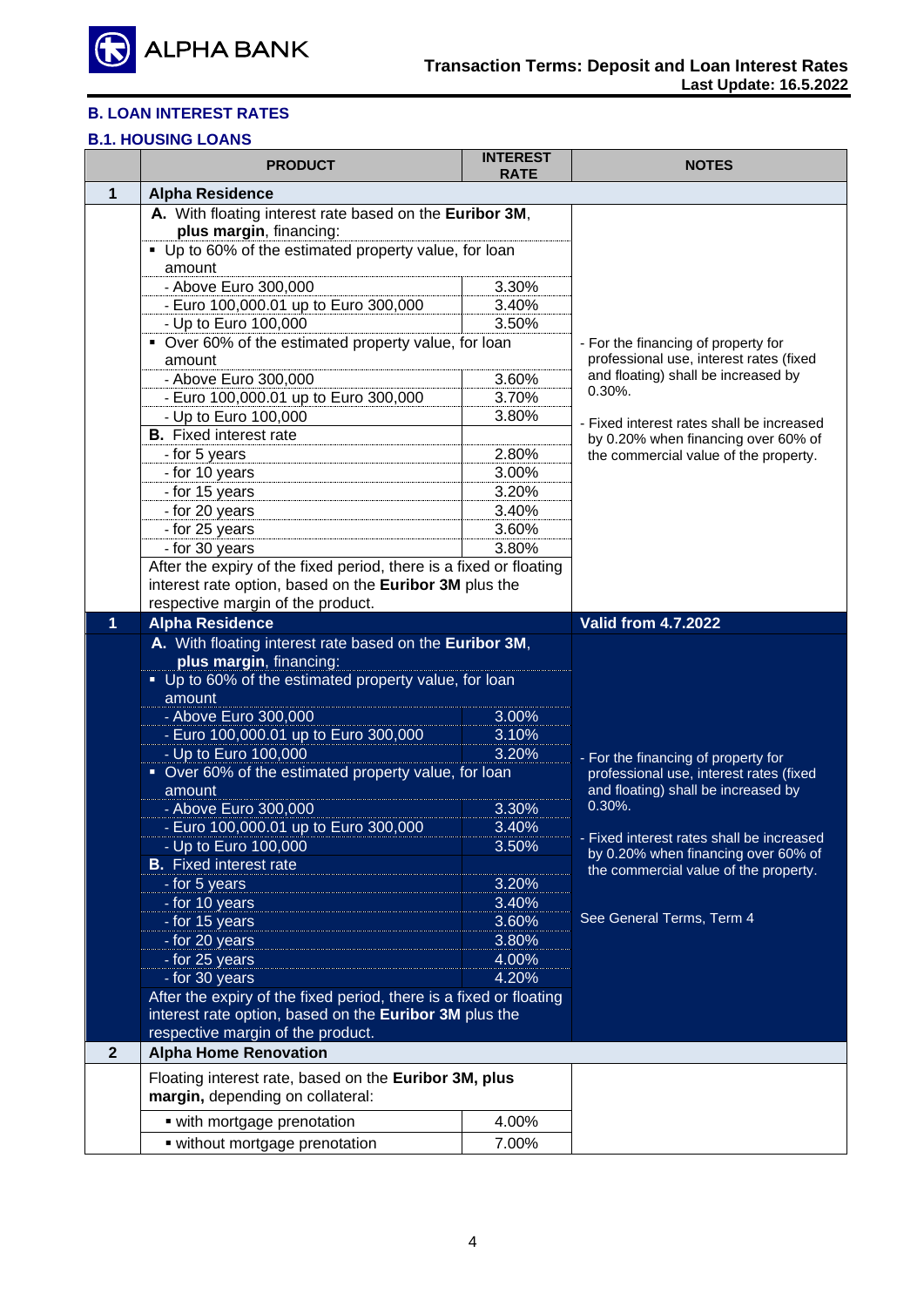

# **Β.1. HOUSING LOANS**

|                | <b>PRODUCT</b>                                                                                                                                                    | <b>INTEREST</b><br><b>RATE</b> | <b>NOTES</b>                                                               |  |
|----------------|-------------------------------------------------------------------------------------------------------------------------------------------------------------------|--------------------------------|----------------------------------------------------------------------------|--|
| $\mathbf{3}$   | <b>Alpha Cash Collateral</b>                                                                                                                                      |                                |                                                                            |  |
|                | A. Floating interest rate, based on the<br>Euribor 3M, plus margin:                                                                                               | 2.70%                          |                                                                            |  |
|                | <b>B.</b> Fixed interest rate                                                                                                                                     | 2.90%                          |                                                                            |  |
| $\overline{3}$ | <b>Alpha Cash Collateral</b>                                                                                                                                      |                                | <b>Valid from 4.7.2022</b>                                                 |  |
|                | A. Floating interest rate, based on the<br>Euribor 3M, plus margin:                                                                                               | 2.50%                          | See General Terms, Term 4                                                  |  |
|                | <b>B.</b> Fixed interest rate                                                                                                                                     | 2.90%                          |                                                                            |  |
| 4              | Alpha Green Solutions - Energy Saving Home                                                                                                                        |                                |                                                                            |  |
|                | A. Floating interest rate based on the<br>Euribor 3M, plus margin                                                                                                 | 3.50%                          |                                                                            |  |
|                | <b>B.</b> Fixed interest rate                                                                                                                                     |                                | According to the property's energy                                         |  |
|                | - for 5 years                                                                                                                                                     | 2.80%                          | category is offered reduction on the                                       |  |
|                | - for 10 years                                                                                                                                                    | 3.00%                          | margin of variable interest rate, as                                       |  |
|                | - for 15 years                                                                                                                                                    | 3.20%                          | follows:                                                                   |  |
|                | - for 20 years                                                                                                                                                    | 3.40%                          |                                                                            |  |
|                | - for 25 years                                                                                                                                                    | 3.60%                          | B+<br>$-0.20%$<br>$-0.30%$<br>A                                            |  |
|                | - for 30 years                                                                                                                                                    | 3.80%                          | A+<br>$-0.40%$                                                             |  |
|                | After the expiry of the fixed period, there is a fixed or floating<br>interest rate option, based on the Euribor 3M plus the<br>respective margin of the product. |                                |                                                                            |  |
| 4              | <b>Alpha Green Solutions - Energy Saving Home</b>                                                                                                                 |                                | <b>Valid from 4.7.2022</b>                                                 |  |
|                | A. Floating interest rate based on the<br>Euribor 3M, plus margin                                                                                                 | 3.20%                          |                                                                            |  |
|                | <b>B.</b> Fixed interest rate                                                                                                                                     |                                | According to the property's energy<br>category is offered reduction on the |  |
|                | - for 5 years                                                                                                                                                     | 3.20%                          | margin of variable interest rate, as                                       |  |
|                | - for 10 years                                                                                                                                                    | 3.40%                          | follows:                                                                   |  |
|                | - for 15 years                                                                                                                                                    | 3.60%                          |                                                                            |  |
|                | - for 20 years                                                                                                                                                    | 3.80%                          | $-0.20%$<br>B+                                                             |  |
|                | - for 25 years                                                                                                                                                    | 4.00%                          | $-0.30%$<br>A.                                                             |  |
|                | - for 30 years                                                                                                                                                    | 4.20%                          | $-0.40%$<br>$A+$                                                           |  |
|                | After the expiry of the fixed period, there is a fixed or floating                                                                                                |                                | See General Terms, Term 4                                                  |  |
|                | interest rate option, based on the Euribor 3M plus the                                                                                                            |                                |                                                                            |  |
|                | respective margin of the product.                                                                                                                                 |                                |                                                                            |  |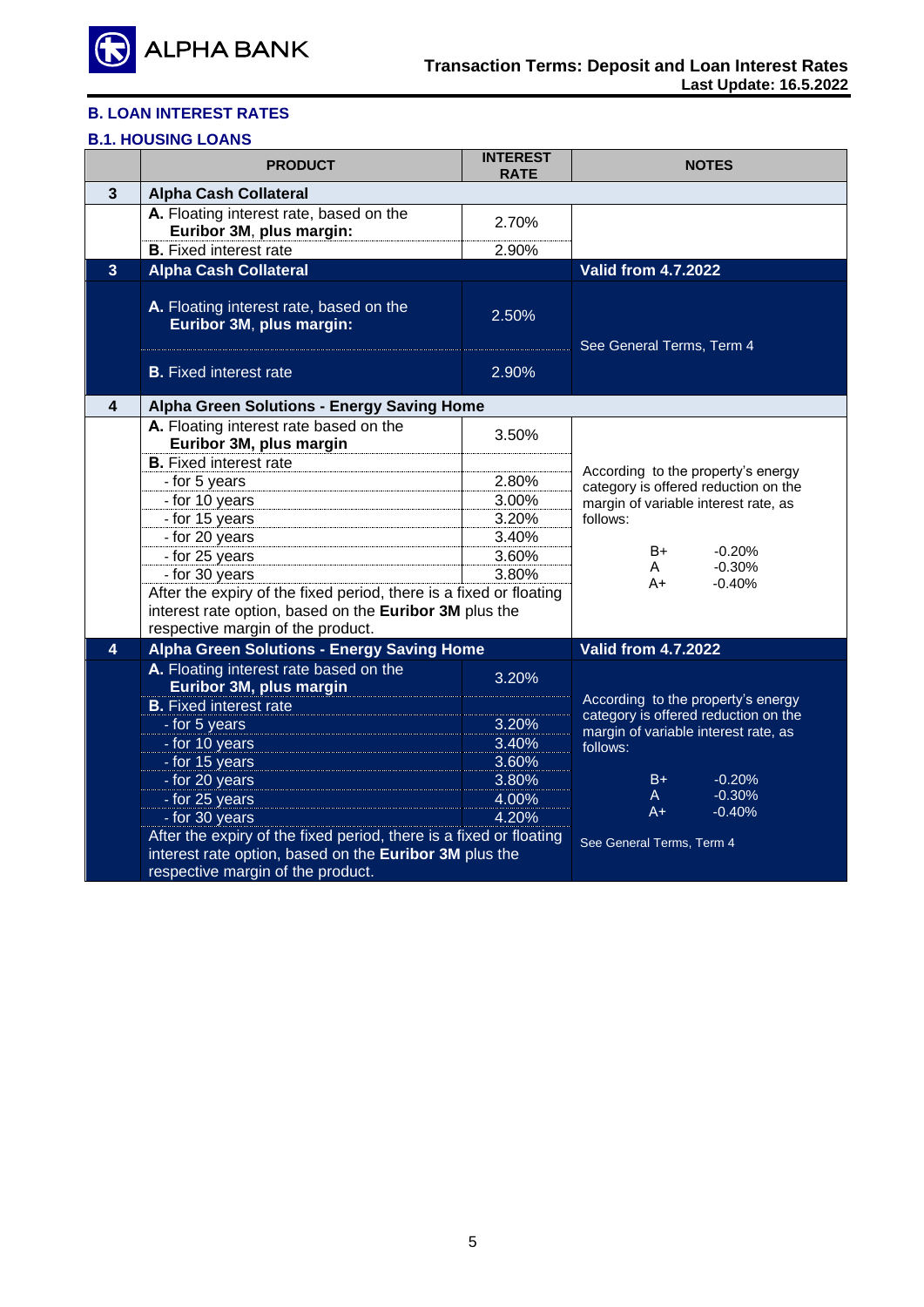

# **Β.1. HOUSING LOANS**

|   | <b>PRODUCT</b>                                                                                          | <b>INTEREST</b><br><b>RATE</b> | <b>NOTES</b> |  |
|---|---------------------------------------------------------------------------------------------------------|--------------------------------|--------------|--|
| 5 | Other Existing Housing Loans with Floating Interest Rate                                                |                                |              |  |
|   | Floating interest rate based on the<br>European Central Bank (ECB) interest rate,<br>plus margin 3.25%. | $ECB +$<br>3.25%               |              |  |
| 6 | Basic Rate of Housing Loans of the former Emporiki Bank                                                 |                                |              |  |
|   | Floating interest rate based on the Euribor<br><b>3M</b> , plus margin 3.30%.                           | <b>Euribor 3M</b><br>$+3.30%$  |              |  |

#### **General Notes on Housing Loans**

1. The interest for housing loans is calculated with the compound method taking the current interest rate of the loan, plus the Contribution under Law 128/75 as applicable, on the basis of a 365-day year.

2. Contribution under Law 128/75: 0.12% (0.60% for non-residential property).

3. Overdue Interest Rate: 2.5 percentage points over any contractual interest rate.

4. The new interest rate prices refer exclusively to new mortgage applications from 4.7.2022. The applications that are in progress are not affected, provided that the loan agreement has been signed until 31.12.2022. (**Valid from 4.7.2022)**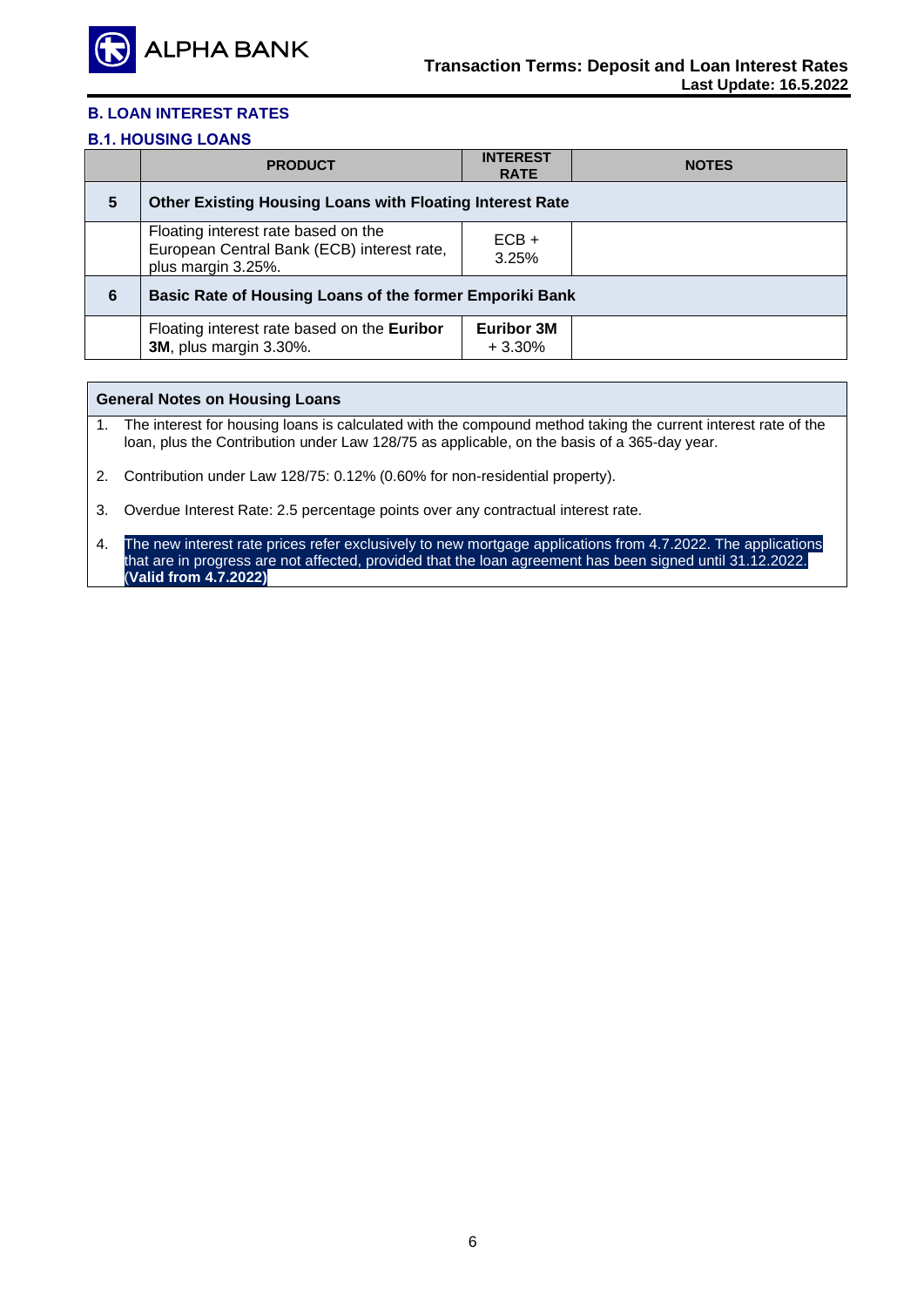

# **Β.2. CONSUMER CREDIT LOANS**

|                         | <b>PRODUCT</b>                                       | <b>INTEREST RATE</b> |                                | <b>NOTES</b>                                                                               |
|-------------------------|------------------------------------------------------|----------------------|--------------------------------|--------------------------------------------------------------------------------------------|
| 1                       | <b>Alpha Metron Ariston</b>                          | Fixed                | 11.50%                         |                                                                                            |
| $\mathbf{2}$            | <b>Alpha Metron Ariston for payroll</b><br>customers | Fixed                | 10.50%                         |                                                                                            |
| $\overline{\mathbf{3}}$ | Alpha Metron Ariston with mortgage<br>prenotation    | Floating             | Euribor 3M +<br>margin 5.50%   |                                                                                            |
| 4                       | Alpha Metron Ariston with cash<br>collateral         | Floating             | Euribor $3M +$<br>margin 4.50% |                                                                                            |
| 5                       | myAlpha Quick Loan                                   | Fixed                | 13.50%                         | The product is only<br>available through myAlpha<br>Mobile                                 |
| 6                       | Alpha All in 1                                       | Fixed                | 12.50%                         | Consolidation of debts<br>from Alpha Bank personal /<br>consumer loans and credit<br>cards |
| $\overline{7}$          | Alpha All in 1 with mortgage<br>prenotation          | Floating             | Euribor $3M +$<br>margin 5.50% | Consolidation of debts<br>from Alpha Bank personal /<br>consumer loans and credit<br>cards |
| 8                       | <b>Alpha Green Solutions</b>                         | Fixed                | 8.75%                          |                                                                                            |
| 9                       | <b>Alpha Epipleon</b>                                |                      |                                | Overdraft Programme                                                                        |
|                         | • For Alpha Premier payroll account holders          | Floating             | 11.75%                         |                                                                                            |
|                         | • For Alpha Payroll account holders                  |                      |                                |                                                                                            |
|                         | Up to Euro 200                                       | Floating             | 0.00%                          |                                                                                            |
|                         | Above Euro 200                                       | Floating             | 11.25%                         |                                                                                            |
| 10                      | <b>Educational Loan</b>                              | Fixed                | 9.50%                          |                                                                                            |
| 11                      | <b>Home Equipment Loan</b>                           | Fixed                | 10.50%                         |                                                                                            |
| $12 \,$                 | <b>Consumer Loans through Merchants</b>              |                      |                                | Depending on the<br>merchant                                                               |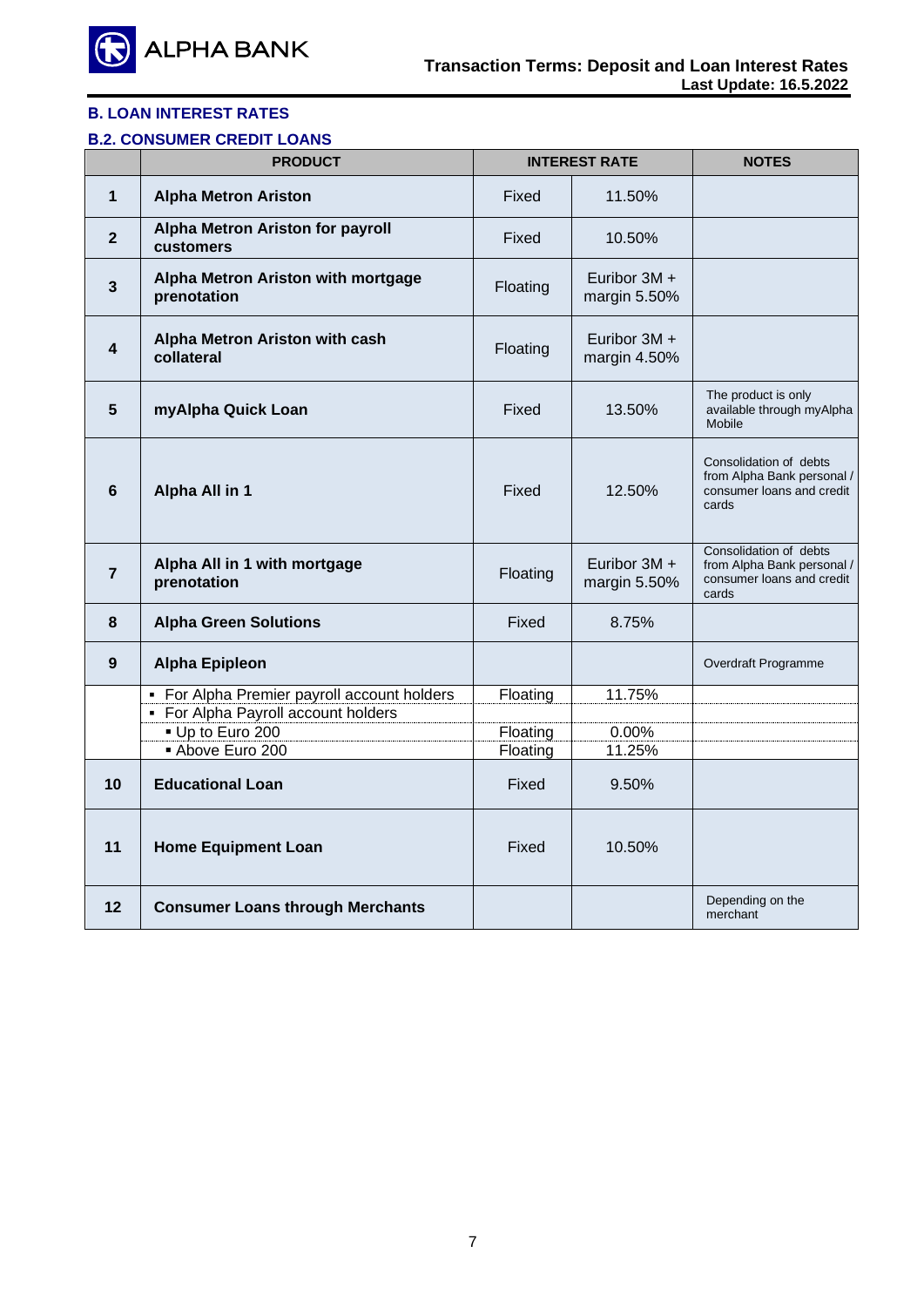

#### **Β.3. CARDS**

|    | <b>PRODUCT</b>                                     | <b>INTEREST RATES</b><br>(floating, plus the<br><b>Contribution</b><br>under Law 128/75) |                                   | <b>NOTES</b>              |
|----|----------------------------------------------------|------------------------------------------------------------------------------------------|-----------------------------------|---------------------------|
|    |                                                    | <b>FOR</b><br><b>PURCHASES</b>                                                           | <b>FOR CASH</b><br><b>ADVANCE</b> |                           |
| 1  | <b>Platinum Bonus Mastercard</b>                   | 13.75%                                                                                   | 18.00%                            |                           |
| 2  | Alpha Bank Bonus Visa Gold                         | 15.75%                                                                                   | 18.00%                            |                           |
| 3  | Alpha Bank Bonus Mastercard Gold                   | 17.50%                                                                                   | 19.00%                            | See General Terms, Term 3 |
| 4  | Alpha Bank Bonus Visa                              | 17.75%                                                                                   | 19.00%                            |                           |
| 5  | Alpha Bank Bonus Mastercard                        | 17.75%                                                                                   | 19.00%                            |                           |
| 6  | Aegean Bonus Visa                                  | 15.75%                                                                                   | 18.00%                            | See General Terms, Term 4 |
| 7  | Aegean Bonus Visa Premium                          | 13.75%                                                                                   | 18.00%                            |                           |
| 8  | notosplus Visa                                     | 17.50%                                                                                   | 19.00%                            |                           |
| 9  | Vodafone Bonus Visa                                | 17.25%                                                                                   | 19.00%                            |                           |
| 10 | <b>Vodafone Bonus Mastercard</b>                   | 17.75%                                                                                   | 19.00%                            |                           |
| 11 | <b>Affinity Mastercard</b>                         | 19.20%                                                                                   | 21.45%                            | See General Terms, Term 3 |
| 12 | <b>Energy Mastercard</b>                           | 19.20%                                                                                   | 21.45%                            | See General Terms, Term 3 |
| 13 | <b>Diners Club</b>                                 | 18.60%                                                                                   | 20.85%                            | See General Terms, Term 3 |
| 14 | Diners Club Vodafone                               | 18.60%                                                                                   | 20.85%                            | See General Terms, Term 3 |
| 15 | Classic Luxury Card Kalogirou Bonus<br>Mastercard  | 17.50%                                                                                   | 19.00%                            |                           |
| 16 | Premium Luxury Card Kalogirou Bonus<br>Mastercard. | 17.50%                                                                                   | 19.00%                            |                           |
| 17 | <b>Diners Club Prestige</b>                        | 13.75%                                                                                   | 18.00%                            |                           |
| 18 | Diners Club Prestige Vodafone                      | 13.75%                                                                                   | 18.00%                            |                           |
| 19 | Flex Program                                       | 11.25% -<br>19.20%                                                                       |                                   |                           |

#### **General Notes on Consumer Credit (Consumer Loans, Personal Loans, Credit Cards)**

1. Contribution under Law 128/75: 0.60%

2. Overdue Interest Rate: 2.5 percentage points over any contractual interest rate

#### 3. Particularly for the issuance of cards with an application submission date at 3.9.2018 and after, the following apply:

- Alpha Bank Bonus Mastercard Gold: interest rate for purchases 15.75% and interest rate for cash advance 18.00%
- Affinity Mastercard, Energy Mastercard, Diners Club and Diners Club Vodafone: interest rate for

purchases 17.75% and interest rate for cash advance 19.00%.

4. As from 1.6.2021 valid for new releases.

#### **PREPAYMENT OF FREE INTEREST INSTALLMENTS**

The discount rate is determined according to the maximum number of installments agreed with the merchant.

| <b>Maximum number of</b><br><b>installments</b> | Discount rate*                    |
|-------------------------------------------------|-----------------------------------|
|                                                 | Euribor 3M, + spread 7.60%        |
| 12                                              | Euribor 6M, + spread 7.60%        |
| >12                                             | Euribor $12M$ , + spread $7.60\%$ |

(\* + fees v. 128/75, currently 0.6%)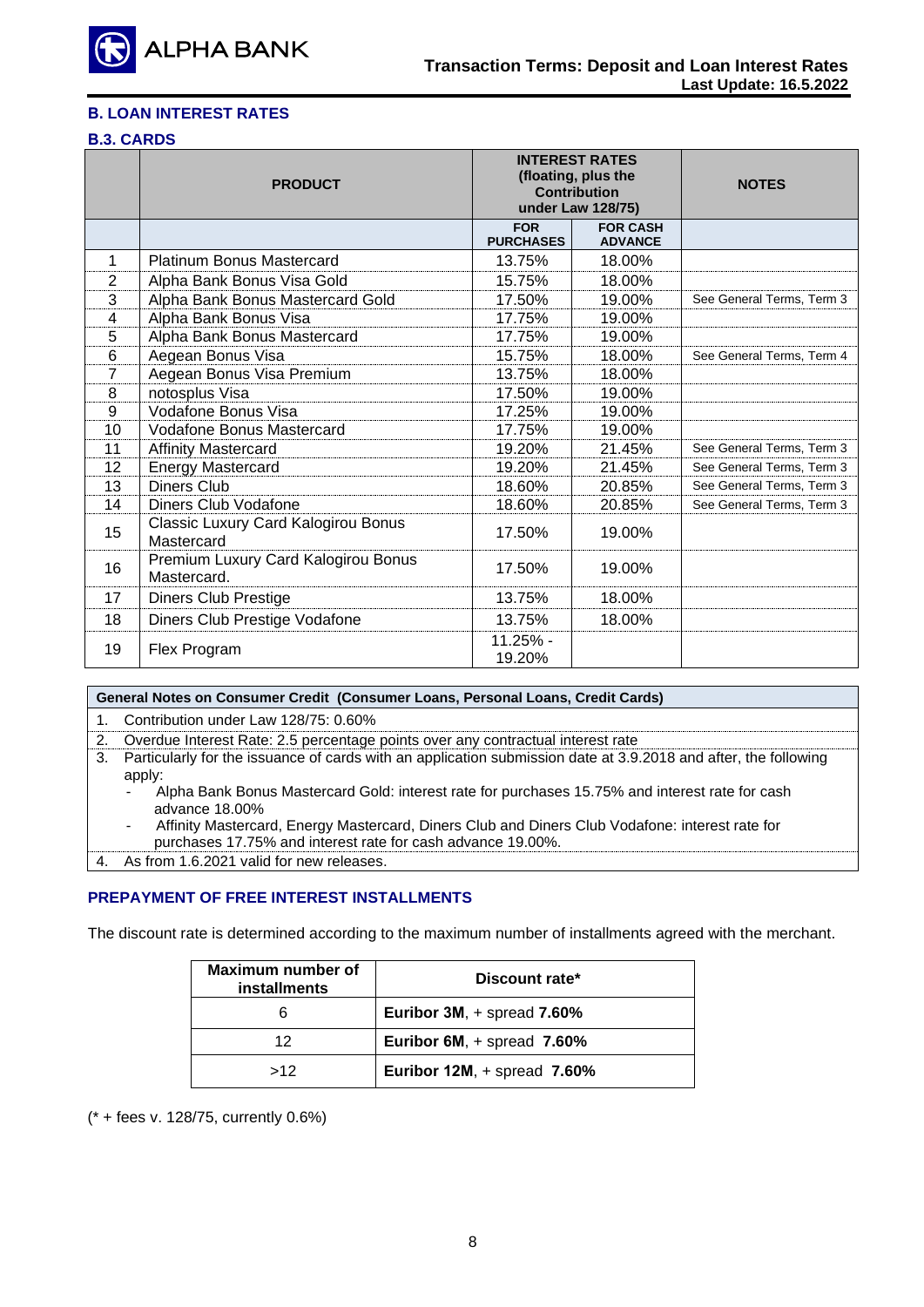

#### **Β.4. BUSINESSES**

|                         | <b>BUSINESS LOANS INTEREST RATES</b>                                                   | <b>INTEREST RATE</b>                                                                                                        | <b>NOTES</b>                                                                                                    |
|-------------------------|----------------------------------------------------------------------------------------|-----------------------------------------------------------------------------------------------------------------------------|-----------------------------------------------------------------------------------------------------------------|
| 1                       | <b>Minimum Lending Rate (MLR)</b>                                                      |                                                                                                                             |                                                                                                                 |
|                         | ■ For Working Capital                                                                  |                                                                                                                             |                                                                                                                 |
|                         | • For mid-term and long-term loans                                                     | $7.89% + margin$                                                                                                            | The applicable margin is subject to negotiation                                                                 |
| $\overline{2}$          | Alpha Preferential Rate for Businesses (APRB)                                          |                                                                                                                             |                                                                                                                 |
|                         | ■ For Working Capital<br>• For mid-term and long-term loans                            | $5.90% + margin$                                                                                                            | The applicable margin is subject to negotiation                                                                 |
| $\overline{\mathbf{3}}$ | Prime Financing Rate (PFR) of the former Emporiki Bank                                 |                                                                                                                             |                                                                                                                 |
|                         | • For Working Capital<br>• For mid-term and long-term loans                            | $7.89% + margin$                                                                                                            | The applicable margin is subject to negotiation                                                                 |
| $\overline{\mathbf{4}}$ | Prime Loan Rate (PLR) - Mid-to-long term of the former Emporiki Bank                   |                                                                                                                             |                                                                                                                 |
|                         | • For mid-term and long-term loans                                                     | $3.59% + margin$                                                                                                            | The applicable margin is subject to negotiation                                                                 |
|                         | <b>B.4.1. BUSINESSES WITH ANNUAL TURNOVER UP TO EURO 2.5 MILLION AND PROFESSIONALS</b> |                                                                                                                             |                                                                                                                 |
|                         | <b>PRODUCT</b>                                                                         | <b>INTEREST RATE</b>                                                                                                        | <b>NOTES</b>                                                                                                    |
| $\mathbf 1$             | <b>FINANCING PRODUCTS «ALPHA IN BUSINESS»</b>                                          |                                                                                                                             |                                                                                                                 |
| 1.1                     | Alpha Smart Management                                                                 |                                                                                                                             | Account with overdaft limit up to Euro<br>20,000.                                                               |
|                         | Floating interest rate                                                                 | $MLR + maximum$<br>margin of<br>3.25%                                                                                       | Interest is calculated quarterly (31/3,<br>30/6, 30/9, 31/12) and on the basis of a<br>360-day year.            |
| 1.2                     | Alpha Liquidity                                                                        |                                                                                                                             | Revolving Credit Line for liquidity needs,<br>pre-collection of checks, import payment<br>needs                 |
|                         | Floating interest rate                                                                 | Euribor 3M or A.P.R.B.<br>or MLR + margin<br>$0\% - 4.50\%$<br>(Depending on the<br>Base Rate that it will be<br>chosen)    | Interest is calculated quarterly (31/3,<br>30/6, 30/9, 31/12) and on the basis of a<br>360-day year.            |
| 1.3                     | My Alpha POS Credit Line                                                               |                                                                                                                             | Working Capital, depending on the<br>amount of transactions made through My<br>Alpha POS                        |
|                         | Floating interest rate                                                                 | Euribor 3M or A.P.R.B.<br>or MLR + margin<br>0% - 4.50%<br>(Depending on the<br>Base Rate that it will be<br>chosen)        | Interest is calculated monthly or quarterly<br>(31/3, 30/6, 30/9, 31/12) and on the basis<br>of a 360-day year. |
| 1.4                     | Alpha Development                                                                      |                                                                                                                             | Working Capital Loan to cover one-off<br>liquidity needs                                                        |
|                         | Floating interest rate                                                                 | Euribor 3M or A.P.R.B.<br>or MLR + margin<br>$0.25\% - 4.50\%$<br>(Depending on the<br>Base Rate that it will be<br>chosen) |                                                                                                                 |
|                         | Alpha Exports Development                                                              |                                                                                                                             |                                                                                                                 |
| 1.5                     | Floating interest rate                                                                 | Euribor maturity length<br>coincides with loan's<br>duration + margin<br>3.40% - 3.90%                                      |                                                                                                                 |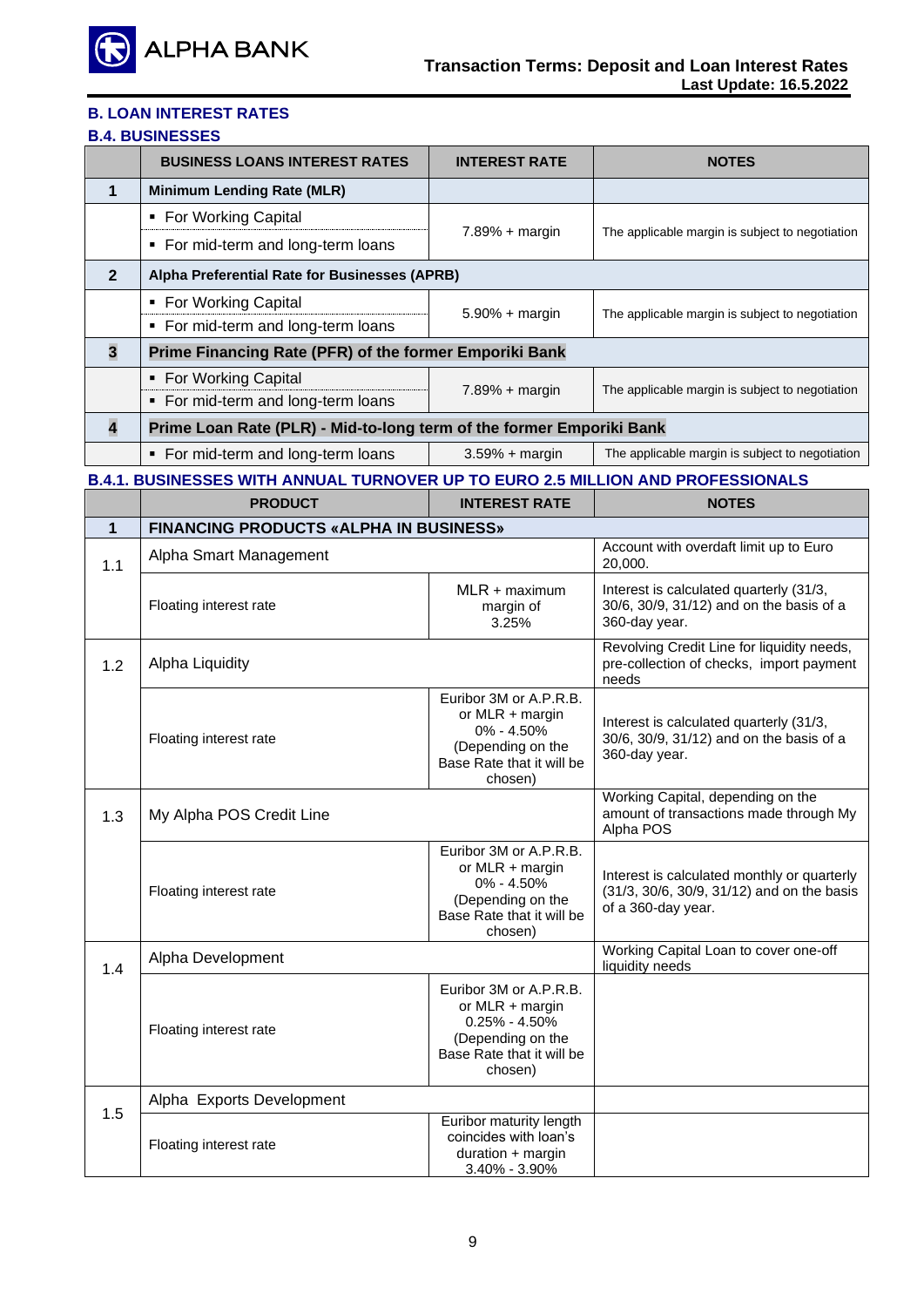

# **Β.4.1. BUSINESSES WITH ANNUAL TURNOVER UP TO EURO 2.5 MILLION AND PROFESSIONALS**

|                | <b>PRODUCT</b>                                           | <b>INTEREST RATE</b>                                                                                                          | <b>NOTES</b>                                                                                                                                                        |  |
|----------------|----------------------------------------------------------|-------------------------------------------------------------------------------------------------------------------------------|---------------------------------------------------------------------------------------------------------------------------------------------------------------------|--|
| 1.6            | Alpha Equipment                                          |                                                                                                                               | Financing of Equipment and<br>Transportation Means' needs.                                                                                                          |  |
|                | Floating interest rate                                   | Euribor 3M or A.P.R.B.<br>or $MLR + margin$<br>0% - 4.00%<br>(Depending on the<br>Base Rate that it will be<br>chosen)        |                                                                                                                                                                     |  |
| 1.7            | Alpha Commercial Mortgage                                |                                                                                                                               | Financing of Purchase / Construction /<br>Renovation of Professional Property.                                                                                      |  |
|                | Floating interest rate                                   | Euribor 3M or A.P.R.B.<br>or MLR + margin<br>$0\% - 5.50\%$<br>(Depending on the<br>Base Rate that it will be<br>chosen)      |                                                                                                                                                                     |  |
| 1.8            | Alpha Green Solutions - Eco Business                     |                                                                                                                               |                                                                                                                                                                     |  |
|                | Floating interest rate                                   | Euribor 1M or 3M or<br>$MLR + margin$<br>$0\% - 7.00\%$<br>(Depending on the<br>Base Rate that it will be<br>chosen)          | New disbursements are exclusively based on<br>the Minimum Lending Rate (MLR).                                                                                       |  |
| 1.9            | Alpha Photovoltaic                                       |                                                                                                                               | Financing of Construction and operation<br>of Photovoltaic Station                                                                                                  |  |
|                | Floating interest rate                                   | Euribor 3M + margin<br>$3.50\% - 3.90\%$                                                                                      |                                                                                                                                                                     |  |
| $\overline{2}$ | ALPHA AGRICULTURAL ENTREPRENEURSHIP                      |                                                                                                                               |                                                                                                                                                                     |  |
| 2.1            | Flexible Contractual Entrepreneurship Programs           |                                                                                                                               |                                                                                                                                                                     |  |
|                | Floating interest rate                                   | Euribor 6M<br>+ margin<br>$5.00\% - 6.50\%$                                                                                   | Interest is calculated biannually and on<br>the basis of a 360-day year                                                                                             |  |
| 2.2            | Agro-Carta                                               |                                                                                                                               |                                                                                                                                                                     |  |
|                | Floating interest rate                                   | Euribor 6M<br>+ margin<br>4.50% - 6.00%                                                                                       | Interest is calculated biannually and on<br>the basis of a 360-day year.                                                                                            |  |
| 3              | <b>DEVELOPMENT PROGRAMMES</b>                            |                                                                                                                               |                                                                                                                                                                     |  |
| 3.1            | H.D.B. S.A.1                                             |                                                                                                                               |                                                                                                                                                                     |  |
| 3.1.1          | Action "BUSINESS FINANCING-<br>ENTREPRENEURSHIP FUND II" |                                                                                                                               | Loans for Investment Purposes.                                                                                                                                      |  |
|                | Sub-Programme 1 - Investment Loans                       |                                                                                                                               |                                                                                                                                                                     |  |
|                | Floating interest rate                                   | Euribor 3M or A.P.R.B.<br>or $M.L.R. + margin$<br>$0\% - 6.00\%$<br>(Depending on the<br>Base Rate that it will be<br>chosen) | Due to the interest-free contribution in the<br>loan's principal by the Entrepreneurship<br>Fund II by 40%, the interest rate is<br>applied to the 60% of the loan. |  |

<sup>1</sup> Hellenic Development Bank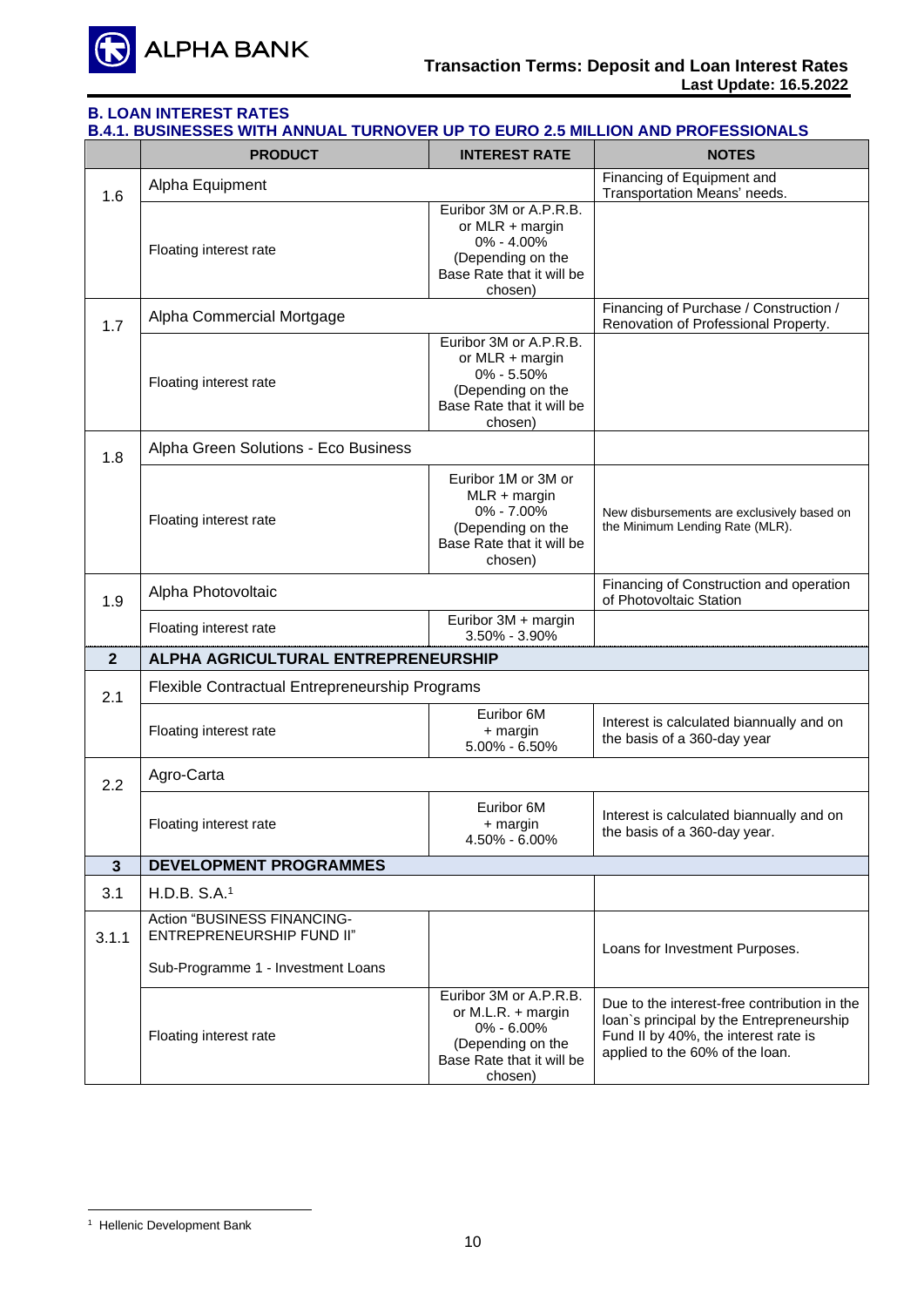

# **Β.4.1. BUSINESSES WITH ANNUAL TURNOVER UP TO EURO 2.5 MILLION AND PROFESSIONALS**

|                                         | <b>PRODUCT</b>                                                                                                                                                                | <b>INTEREST RATE</b>                                                                                                           | <b>NOTES</b>                                                                                                                                                                                                                                                                                                                                                                     |
|-----------------------------------------|-------------------------------------------------------------------------------------------------------------------------------------------------------------------------------|--------------------------------------------------------------------------------------------------------------------------------|----------------------------------------------------------------------------------------------------------------------------------------------------------------------------------------------------------------------------------------------------------------------------------------------------------------------------------------------------------------------------------|
| 3.1.2                                   | Action "BUSINESS FINANCING-<br>ENTREPRENEURSHIP FUND II"<br>Sub-Programme 3 - Subsidized Working<br>Capital Loans<br>Sub-Programme 4 - Subsidized Working<br>Capital Loans    |                                                                                                                                |                                                                                                                                                                                                                                                                                                                                                                                  |
|                                         | • Fixed interest rate for the first two (2)<br>years of loan                                                                                                                  | $3.00\% - 8.00\%$                                                                                                              | Fully subsidized by the Hellenic<br>Development Bank.                                                                                                                                                                                                                                                                                                                            |
|                                         | Floating interest rate for years 3 to 5 of<br>loan                                                                                                                            | Euribor 3M or A.P.R.B.<br>or M.L.R. + margin<br>$0.11\% - 8.00\%$<br>(Depending on the<br>Base Rate that it will be<br>chosen) | Sub-Programme 3:<br>Due to the interest-free contribution in the<br>loan's principal by the Entrepreneurship<br>Fund II by 40%, the interest rate is applied<br>to the 60% of the loan.<br>Sub-Programme 4:<br>Due to the interest-free contribution in the<br>loan's principal by the Entrepreneurship<br>Fund II by 5%, the interest rate is applied to<br>the 95% of the loan |
| 3.1.3                                   | «BUSINESS GUARANTEE FUND COVID-19»<br>Working Capital Loans with the guarantee of<br><b>Business Guarantee Fund COVID-19</b>                                                  |                                                                                                                                | The Bank ensures that the benefit of the<br>Guarantee is passed on to the Enterprise<br>by reducing the collateral requirement                                                                                                                                                                                                                                                   |
|                                         | • Floating interest rate                                                                                                                                                      | Euribor 3M + margin<br>$0.00\% - 6.00\%$                                                                                       | and/or reduced interest rate.                                                                                                                                                                                                                                                                                                                                                    |
| 3.1.4                                   | «BUSINESS GUARANTEE FUND COVID-19»<br>Working Capital Loans with the guarantee of<br>Business Guarantee Fund COVID-19 for<br><b>Micro Enterprises</b>                         |                                                                                                                                | The Bank ensures that the benefit of the<br>Guarantee is passed on to the Enterprise<br>by reducing the collateral requirement<br>and/or reduced interest rate.                                                                                                                                                                                                                  |
|                                         | • Floating interest rate                                                                                                                                                      | Euribor 3M + margin<br>4.00% - 5.00%                                                                                           |                                                                                                                                                                                                                                                                                                                                                                                  |
| 3.1.5                                   | Action «TADYM - COVID19 - Small and Micro Entrerprises»                                                                                                                       |                                                                                                                                |                                                                                                                                                                                                                                                                                                                                                                                  |
|                                         | Fixed interest rate for the first two (2)<br>years of loan                                                                                                                    | 5.90% - 7.90%                                                                                                                  | Fully subsidized by the Western<br>Macedonia Development Fund "TADYM".                                                                                                                                                                                                                                                                                                           |
|                                         | • Floating interest rate for years 3 to 5 of<br>loan                                                                                                                          | $A.P.R.B. + margin$<br>$0\% - 2.00\%$<br>(Depending on taking or<br>not tangible collaterals)                                  | Due to the interest-free contribution in the<br>loan's principal by the Western Macedonia<br>Development Fund "TADYM" by 40%, the<br>interest rate is applied to the 60% of the loan.                                                                                                                                                                                            |
| 3.1.6                                   | "GUARANTEE FUND HDB - TMEDE"<br>Working Capital Loans with the guarantee of HDB - TMEDE for Small<br>and Medium Sized Enterprises - Engineers and Public Works<br>Contractors |                                                                                                                                | The Bank ensures that the benefit of the<br>Guarantee is passed on to the Enterprise<br>by reducing the collateral requirement<br>and/or reduced interest rate.                                                                                                                                                                                                                  |
|                                         | Floating interest rate                                                                                                                                                        | Euribor 3M + margin<br>$0.00\% - 6.00\%$                                                                                       |                                                                                                                                                                                                                                                                                                                                                                                  |
|                                         | INNOVFIN SME GUARANTEE FACILITY                                                                                                                                               |                                                                                                                                | No longer available                                                                                                                                                                                                                                                                                                                                                              |
| 3.2                                     |                                                                                                                                                                               |                                                                                                                                | Investment and Expansions Loans and<br><b>Revolving Credit Line</b>                                                                                                                                                                                                                                                                                                              |
|                                         | Floating interest rate                                                                                                                                                        | Euribor 3M + margin<br>2.00% - 6.50%                                                                                           | In Revolving Credit Facilities interest is<br>calculated quarterly or semi-annually and<br>on the basis of a 360-day year.                                                                                                                                                                                                                                                       |
| 3.3                                     | <b>COSME LGF/DIRECT GUARANTEE</b>                                                                                                                                             |                                                                                                                                |                                                                                                                                                                                                                                                                                                                                                                                  |
|                                         |                                                                                                                                                                               | Investment and Expansions Loans and<br><b>Revolving Credit Lines</b>                                                           |                                                                                                                                                                                                                                                                                                                                                                                  |
|                                         | Floating interest rate                                                                                                                                                        | Euribor 3M or A.P.R.B.<br>+ margin<br>$0.75\% - 5.50\%$<br>(Depending on the Base<br>Rate that it will be chosen)              | In Revolving Credit Facilities interest is<br>calculated quarterly or semi-annually and<br>on the basis of a 360-day year.                                                                                                                                                                                                                                                       |
| <b>COSME Covid-19 Sub-window</b><br>3.4 |                                                                                                                                                                               |                                                                                                                                |                                                                                                                                                                                                                                                                                                                                                                                  |
|                                         |                                                                                                                                                                               |                                                                                                                                | Working Capital Loans and Revolving<br><b>Credit Lines</b>                                                                                                                                                                                                                                                                                                                       |
|                                         | Floating interest rate                                                                                                                                                        | Euribor 3M + margin<br>$0.% - 6.00%$                                                                                           | In Revolving Credit Facilities interest is<br>calculated quarterly or semi-annually and<br>on the basis of a 360-day year.                                                                                                                                                                                                                                                       |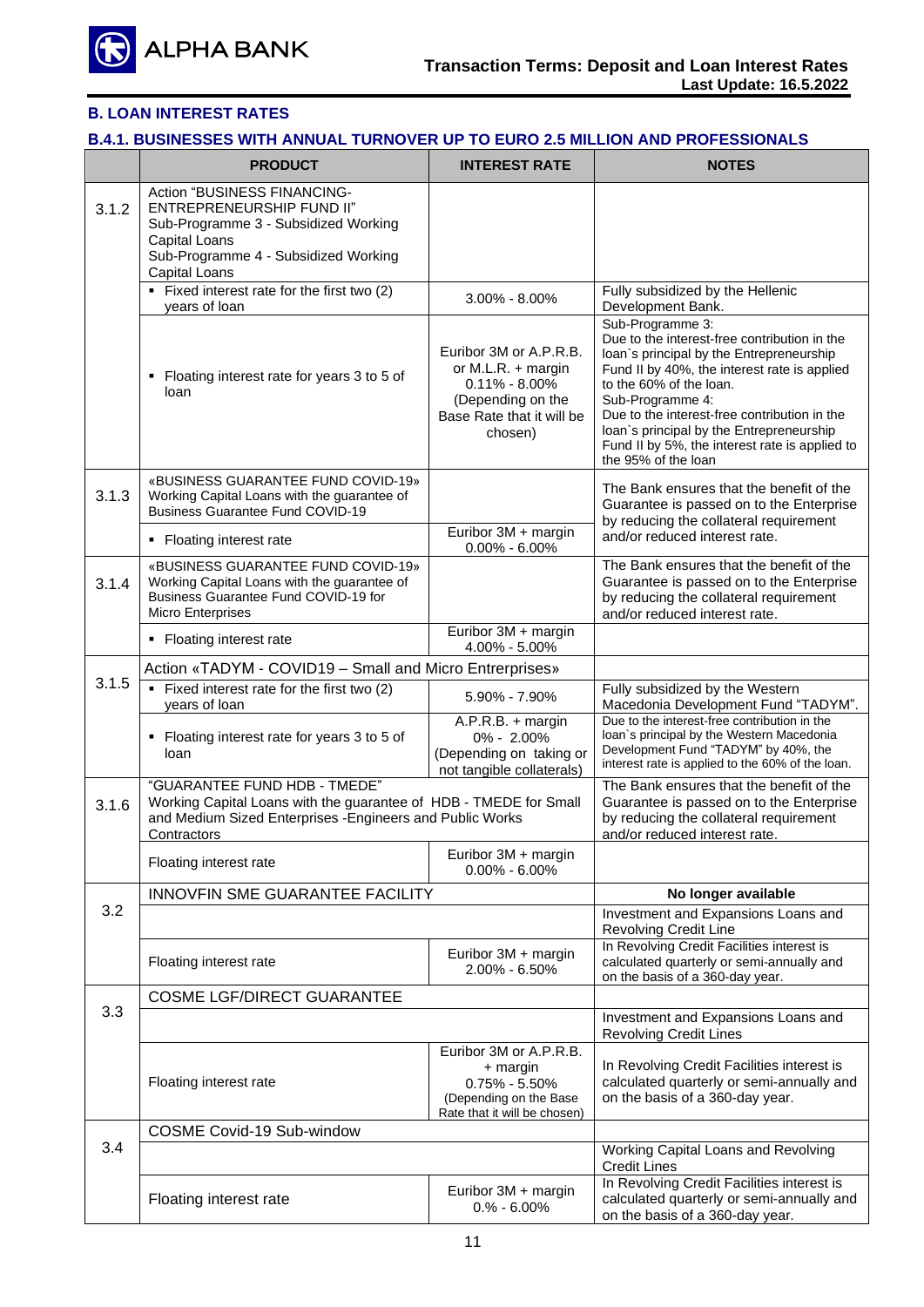

# **Β.4.1. BUSINESSES WITH ANNUAL TURNOVER UP TO EURO 2.5 MILLION AND PROFESSIONALS**

|     | <b>PRODUCT</b>                    | <b>INTEREST RATE</b>                  | <b>NOTES</b>                                                                                                               |  |
|-----|-----------------------------------|---------------------------------------|----------------------------------------------------------------------------------------------------------------------------|--|
|     | <b>EaSI MICROFINANCE</b>          |                                       |                                                                                                                            |  |
| 3.5 |                                   |                                       | Investment and Expansions Loans and<br><b>Revolving Credit Lines</b>                                                       |  |
|     | Floating interest rate            | $A.P.R.B. + margin$<br>$0.% - 2.00\%$ | In Revolving Credit Facilities interest is<br>calculated quarterly or semi-annually and<br>on the basis of a 360-day year. |  |
| 3.6 | PAN EUROPEAN GUARANTEE FUND - EGF |                                       |                                                                                                                            |  |
|     |                                   |                                       | Investment and Expansions Loans and<br><b>Revolving Credit Lines</b>                                                       |  |
|     | Floating interest rate            | Euribor 3M + margin<br>$0\% - 6.00\%$ | In Revolving Credit Facilities interest is<br>calculated quarterly or semi-annually and<br>on the basis of a 360-day year. |  |

**Note**

The final interest rate for businesses with annual turnover up to Euro 2.5. million and professionals is formed on a case-bycase basis, in accordance with the credit rating of the business and the collaterals offered.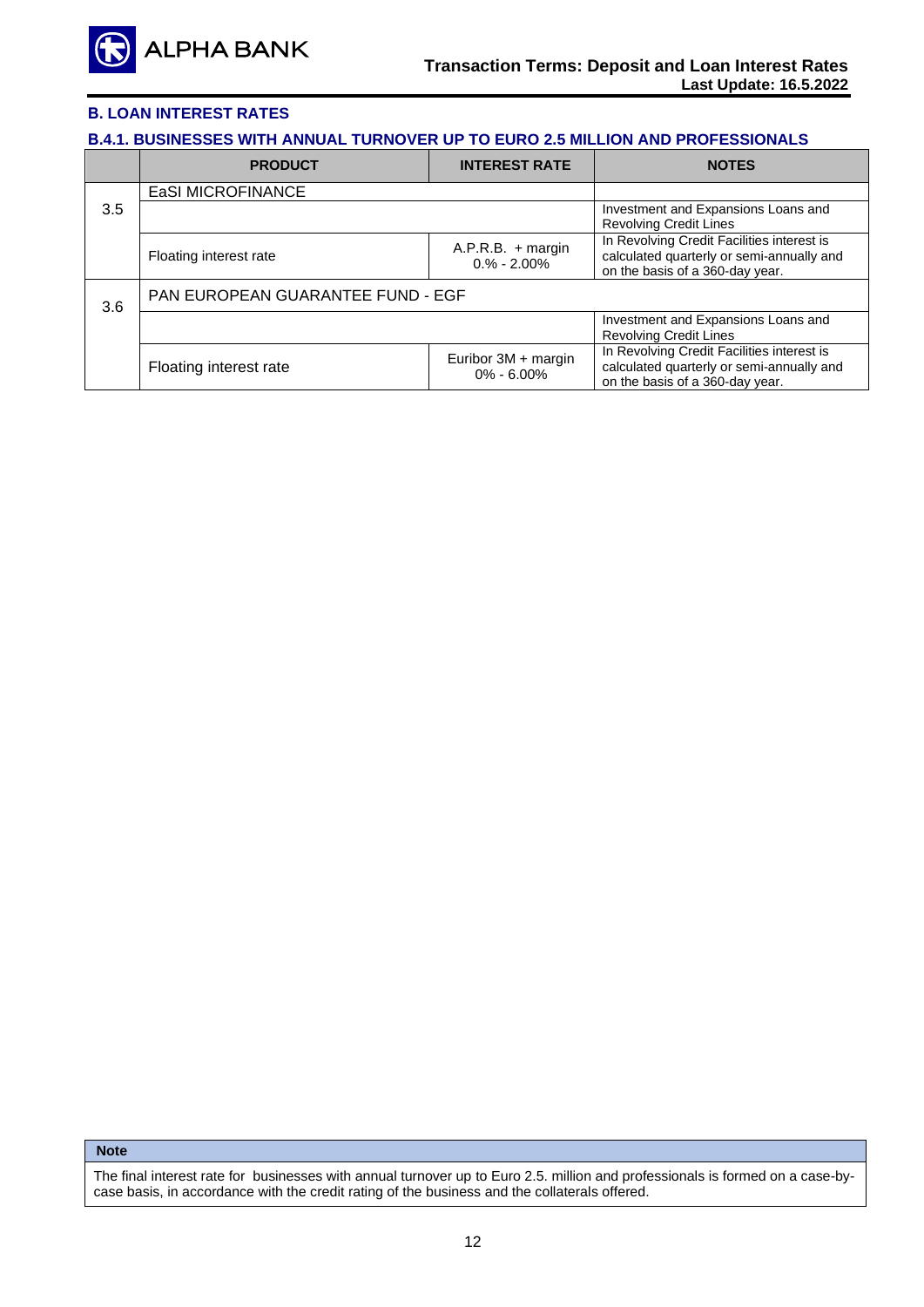

### **Β.4.2. BUSINESSES WITH ANNUAL TURNOVER ABOVE EURO 2.5 MILLION**

|                | <b>PRODUCT</b>                          | <b>INTEREST RATE</b>  |                                       | <b>NOTES</b>                                                                                                                                                                                                                                                                                       |
|----------------|-----------------------------------------|-----------------------|---------------------------------------|----------------------------------------------------------------------------------------------------------------------------------------------------------------------------------------------------------------------------------------------------------------------------------------------------|
| 1              | Alpha 500                               |                       |                                       |                                                                                                                                                                                                                                                                                                    |
|                | <b>Overdraft Interest Rate</b>          | Floating              | $MLR +$<br>margin                     | - Interest is calculated quarterly<br>or bi-annually (30/6, 31/12)<br>subject to the agreement<br>between the Customer and the<br>Bank (loan contract).<br>- The applicable margin is<br>subject to negotiation (for<br>working capital loans, as well as<br>for mid-term and long-term<br>loans). |
| $\overline{2}$ | Alpha 600                               |                       |                                       |                                                                                                                                                                                                                                                                                                    |
|                | <b>Working Capital without maturity</b> | Floating              | $MLR +$<br>margin                     | - Interest is calculated quarterly<br>(31/3, 30/6, 30/9, 31/12) and on<br>the basis of a 360-day year.<br>- The applicable margin is<br>subject to negotiation (for<br>working capital loans, as well as<br>for mid-term and long-term<br>loans).                                                  |
| 3              | Alpha 605                               |                       |                                       |                                                                                                                                                                                                                                                                                                    |
|                | Working Capital in USD, GBP, JPY, CHF   | Floating              | Foreign<br>Exchange<br>MLR+<br>margin | The applicable margin is subject<br>to negotiation (for working<br>capital loans, as well as for mid-<br>term and long-term loans).                                                                                                                                                                |
| 4              | Alpha 620                               |                       |                                       |                                                                                                                                                                                                                                                                                                    |
|                | Working Capital for 3 years             | Fixed                 | 7.25%                                 | No longer available.                                                                                                                                                                                                                                                                               |
| 5              | Alpha 630                               |                       |                                       |                                                                                                                                                                                                                                                                                                    |
|                | Working Capital for a specific period   | Interbank Market Rate |                                       | The applicable margin is subject<br>to negotiation (for working<br>capital loans, as well as for mid-<br>term and long-term loans).                                                                                                                                                                |
| 6              | Alpha 650                               |                       |                                       |                                                                                                                                                                                                                                                                                                    |
|                | <b>Working Capital</b>                  | Floating              | Euribor 1M<br>+ margin                |                                                                                                                                                                                                                                                                                                    |
| $\overline{7}$ | Alpha 651                               |                       |                                       | - Interest is calculated quarterly<br>(31/3, 30/6, 30/9, 31/12) and on                                                                                                                                                                                                                             |
|                | <b>Working Capital</b>                  | Floating              | Euribor 3M<br>$+$ margin              | the basis of a 360-day year.<br>- The applicable margin is                                                                                                                                                                                                                                         |
| 8              | Alpha 652                               |                       |                                       | subject to negotiation (for                                                                                                                                                                                                                                                                        |
|                | <b>Working Capital</b>                  | Floating              | Euribor 6M<br>+ margin                | working capital loans, as well as<br>for mid-term and long-term<br>loans).                                                                                                                                                                                                                         |
| $9$            | Alpha 670                               |                       |                                       |                                                                                                                                                                                                                                                                                                    |
|                | <b>Current Premier</b>                  | Floating              | APRB+<br>margin                       |                                                                                                                                                                                                                                                                                                    |